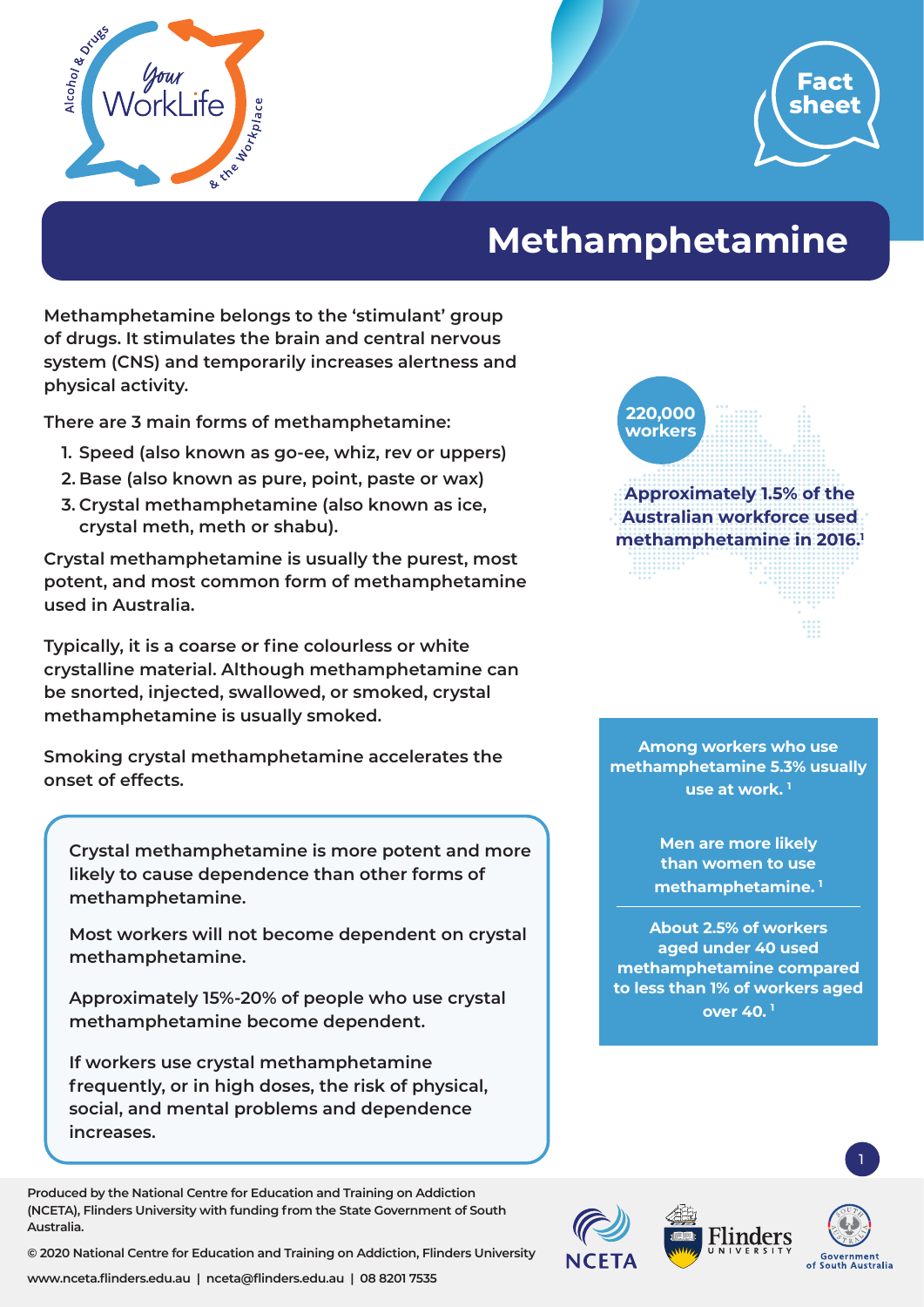



## **At-risk workers and industries**

**Workers use drugs, including methamphetamine, for many reasons.** 

**Methamphetamine may be used by:** 

- **younger workers who like to 'party' during their non-work hours**
- **workers in manual, repetitive, or high stress occupations to give them the energy and drive required to work harder and longer and counteract fatigue**
- **workers with either self-diagnosed or untreated illnesses (e.g., attention deficit hyperactivity disorder (ADHD) or depression).**

**Industries with the highest rates of methamphetamine use include:** 

- wholesale
- **construction**
- **mining**
- **hospitality**
- **manufacturing**
- **transport.**

**ANY industry/workplace may be impacted by methamphetamine use.** 

**Methamphetamine use is more common in industries/workplaces where there are:** 

- **18-39 year old trades people**
- **mainly male workers**
- **demanding working conditions and/or irregular hours.**<sup>1</sup>

## **Workplace impacts**

**Methamphetamine intoxication usually lasts between 6 and 12 hours. However, its effects may last much longer, and can have a range of impacts on workers and workplaces.** 

**Although short-term use might enhance workers' productivity and performance, workplace safety and worker wellbeing can be compromised during the intoxication, 'come down', and withdrawal phases. Longerterm physical and mental health problems associated with methamphetamine use may also impact workplace safety and productivity.** 

**As a result, workers' performance and productivity may fluctuate unpredictably.** 

**Produced by the National Centre for Education and Training on Addiction (NCETA), Flinders University with funding from the State Government of South Australia.** 

**© 2020 National Centre for Education and Training on Addiction, Flinders University**

## **Indicators of methamphetamine use**

**Strong sense of euphoria**

**Unusually alert & energised**

**Talkative & happy**

**Confident**

**Powerful and sexually aroused**



2